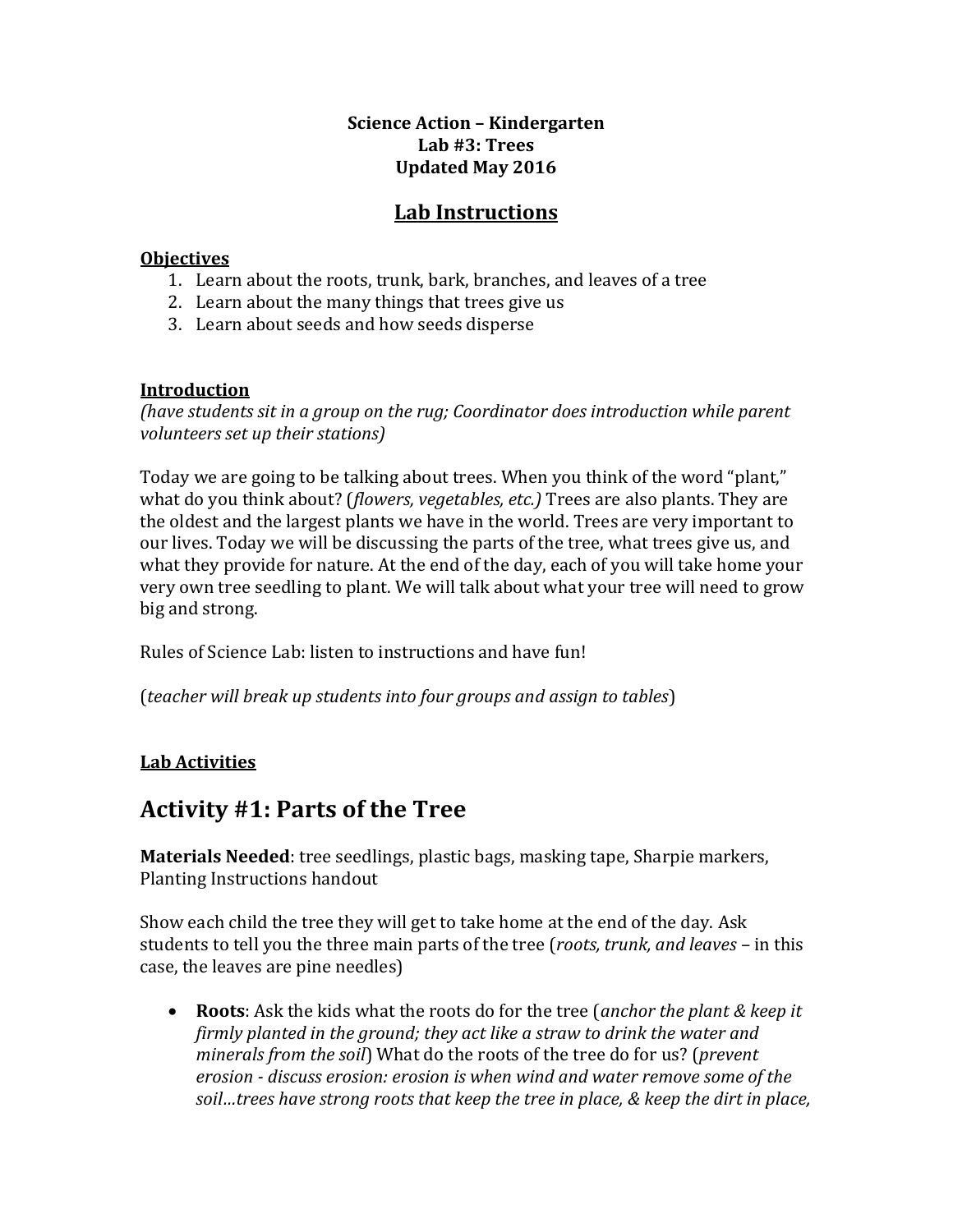*so when water and wind start to take away some dirt, that water and wind cannot move the tree; the tree stays put and protects the soil around it*)

- **Trunk**: Ask the students what they trunk does for the tree (*holds up the leaves and transports the water and nutrients to the leaves*). What are some things we get from the trunk of the tree? (*paper, toilet paper, books, pencils, etc.*)
- **Leaves (pine needles)**: Ask the students what the leaves do for the tree (*makes energy from sunlight to keep the plant alive: photosynthesis*). What do we get from the leaves? (*Shade to keep us cool in the summer, oxygen so we can breathe fresh air, etc*.) What is special about pine needles? (*They are always on the tree – even in winter; they do not fall off all at once*)

Ask students what the tree seedlings will need to grow big and strong. (*soil*, *sunlight, water*)

#### *If there is time left, ask:*

- Since trees do so many good things, it's important that we protect them. What can we do to help protect trees? (*recycle paper, plant new trees*)

## **Activity #2: Mystery Bag**

#### **Materials Needed**: 4 Mystery Bags filled with various items

Ask students: What are some things we get from a tree? (*nuts, fruit, paper, furniture*) Tell students we are going to play a game where we separate objects into two groups: one group will be items that come from trees, and the second group will be items that do not come from trees.

- 1. Stand up and walk around to each student OR provide each student with a Mystery Bag.
- 2. Allow a student, one at a time, to reach into the bag without looking and pull out an item.
- 3. Ask the student to decide if this item comes from a tree or not. As items are pulled from the bag, make 2 categories: one from trees and one not from trees, and have students place in the appropriate category.
- 4. Have kids continue until bags are empty or time has run out. When finished, place all items back in the bag.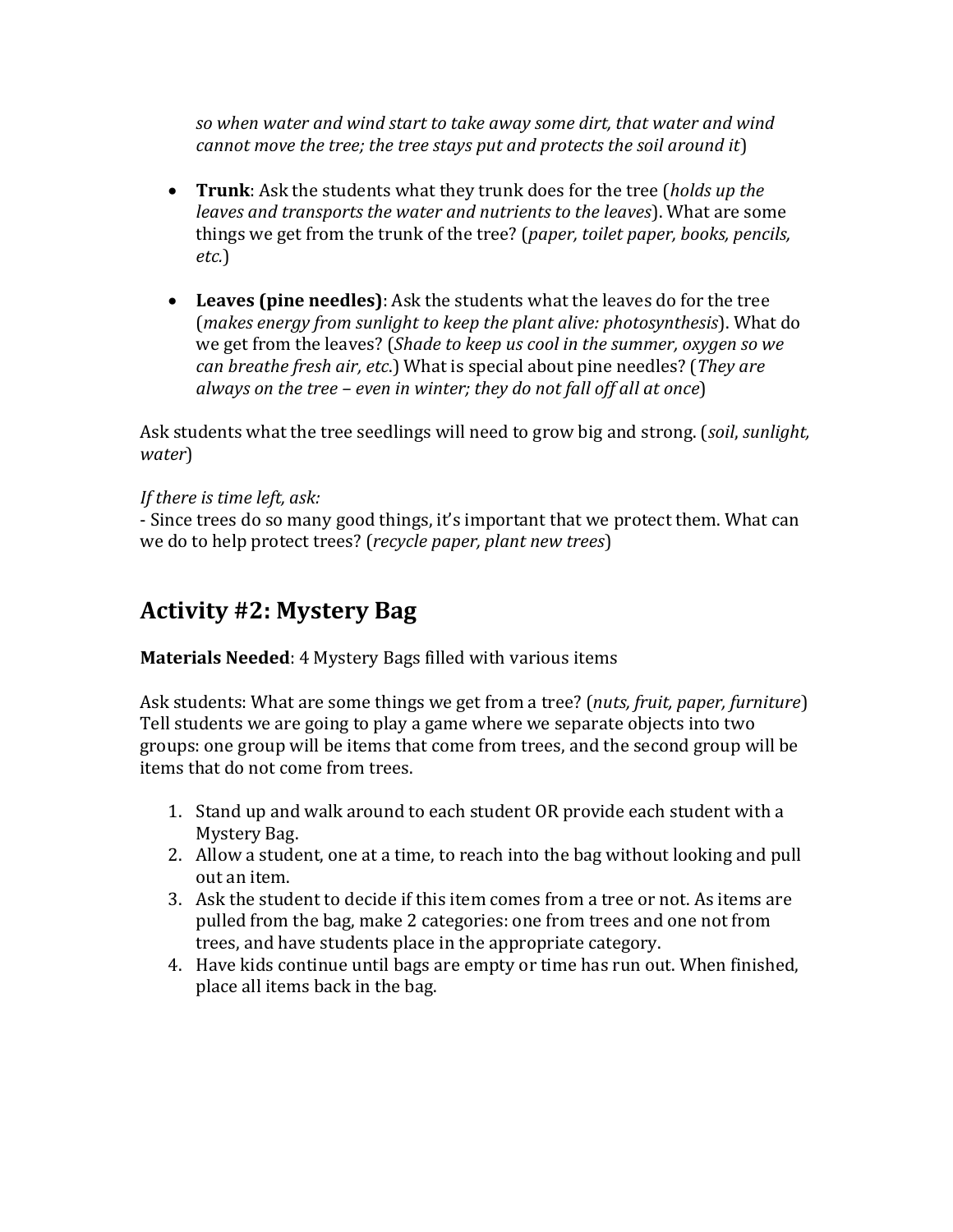## **Activity #3: Seed Dispersal**

**Materials Needed**: Ziptop bags filled with pinecones, rice, and small paper plates; coconut, bucket, and water; apples, knives, and large plates; helicopter seeds and sugar bowl

Ask the students: what is a seed? Discuss seeds: all trees grow from seeds; seeds are kind of like babies and the tree that makes the seed is like the parent, or mom or dad. In order for the trees to grow, the seeds must have a way to **move or disperse away** from the parent plant so that the seed has its own space to grow and get sunlight. Since plants cannot walk away, they need to be clever and develop ways to move away from their parent plant.

Let's look at some examples of how trees protect their seeds:

- 1. **Bursting** Pass out the ziptop bags with pine cones/plates/rice. Ask students to pick out the closed pinecone, and then to pick out the open pinecone. Tell them that when the pinecone is on the tree, it is kept moist by the tree. When the pinecone falls off the tree, the pinecone dries out and begins to open up. Place some rice in an open pinecone and show how when the cone opens, the seeds fall out of the pinecone and on to the plate.
- 2. **Water, and drop and roll** This is a coconut; it is a round, hollow ball. Coconut trees are often found along the water. Let's look and see what will happen if the coconut falls on the ground. Tell the students you are pretending to be a tree; drop the coconut on the ground, and ask, "What happens?" (*when a coconut falls to the ground, it will roll away from the parent plant*) Ask: what do you think would happen if the coconut falls in the water? Place the coconut in a bucket of water. Talk about how it will float away and then get washed up on shore away from the parent tree. Why does it float? (*it is hollow*)
- 3. **Animal** Show the students an apple cut in half, to expose the seeds. Tell them that lots of animals are attracted to the fruit of trees because they like the sweet taste of the fruit. The animals will either pick up the fruit and carry it to another location and eat the fruit and then leave the seeds in a new location, OR they will eat the fruit and the seeds, and then poop them out at a new location.
- 4. **Wind** Explain that maple trees have a beautiful method of moving their seeds away from their parent tree; this dispersal method is called a helicopter seed. Give each child a helicopter seed and have the students hold them up and allow them to fall. Help the kids notice two things about these seeds: (1) the seeds move away from where they start. Now drop the seed in a small bowl of "sand" (sugar). (2) Help the kids notice that the seed of the